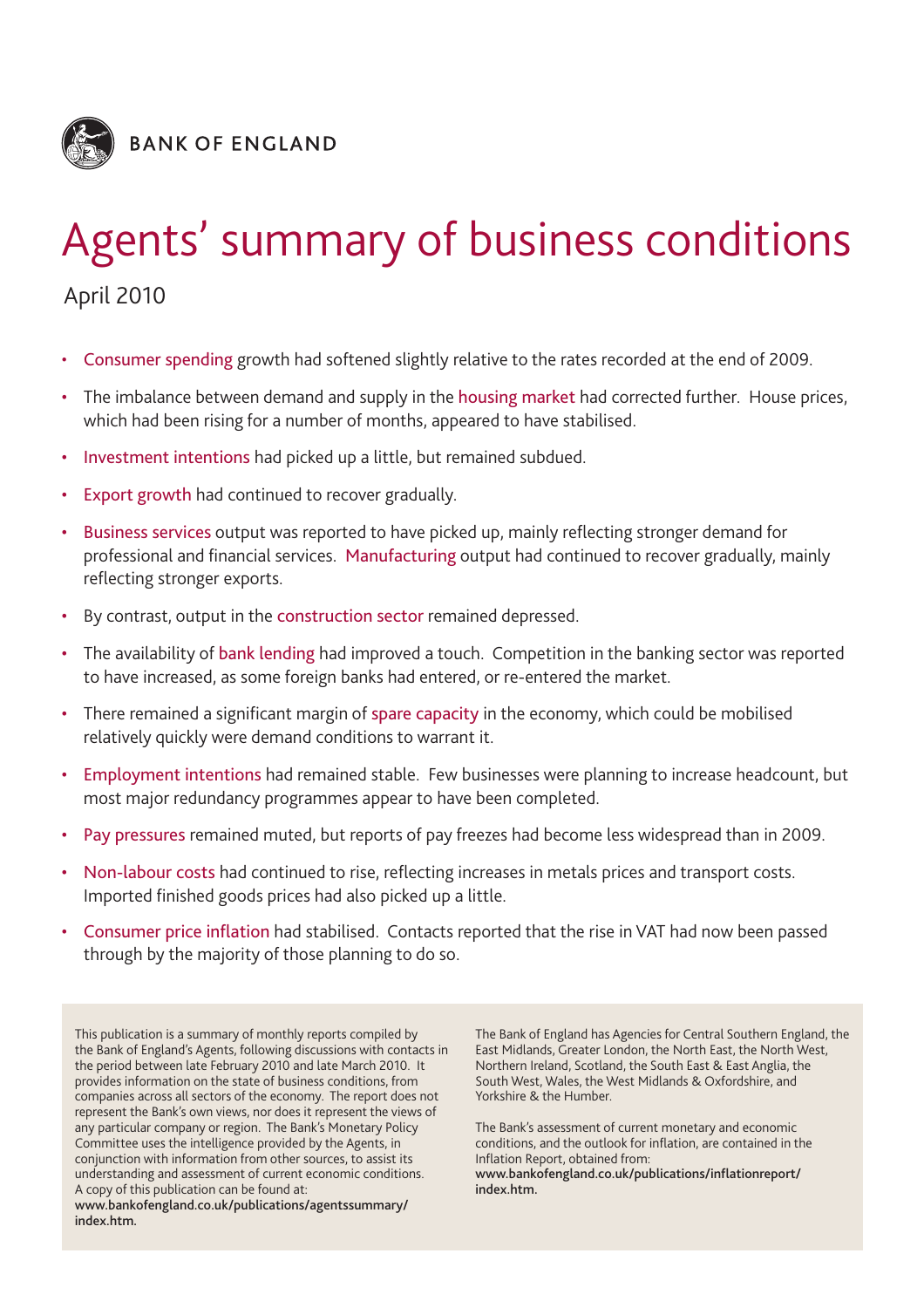# **Demand**

## **Consumption**

The Agents' sense was that annual retail sales values growth had softened slightly and that spending on consumer services had also flattened off (**Chart 1**). But contacts had continued to find it hard to ascertain the underlying trend in consumer spending. The rise in VAT may have boosted spending in 2009 Q4 at the expense of 2010 Q1. And both changes in the pattern of discounting and the inclement weather (in early 2010 and in February 2009) had made interpreting annual comparisons difficult. Looking ahead, retailers thought that both announced and expected tax increases, coupled with the possibility of a further reduction in employment (particularly in the public sector) would weigh on consumer spending.





Sales of new cars had been strong over the past year, reflecting the substantial boost provided by the car scrappage scheme. Although the scheme's expiry at the end of March had given rise to some concerns of a sharp fall in car sales, a number of contacts were less pessimistic. Some dealers had introduced promotional schemes of their own to smooth the adjustment. Others thought that the scheme had not simply brought forward planned expenditure, and so were more sanguine about the outlook for sales over the remainder of 2010.

## **Housing market**

The lack of mortgage finance, particularly at higher loan to value ratios, had continued to deter potential homebuyers. A slight increase in new instructions had, however, reduced the imbalance between demand and supply. As a result, the Agents' sense was that house prices, which had been rising in recent months, had stabilised.

## **Business investment**

Investment intentions remained subdued — the Agents' scores (**Chart 2**) suggested that the monthly flows of spending over the coming year would be close to those seen in recent

months. The wide margin of spare capacity, tight credit conditions and uncertainty about future demand and plans for public spending and capital allowances had continued to restrain investment plans.

#### **Chart 2** Business investment intentions



Set against that, however, there have been tentative signs that some businesses were considering resuming routine maintenance work, or increasing investment to improve productivity and reduce costs. And a few contacts had considered investing in new products, in preparation for an upturn in demand.

## **Exports**

Looking through the impact of the inclement weather, export sales were reported to have risen only gradually during early 2010. Although external demand had continued to pick up, that mainly reflected growth in Asian markets, which account for only a small share of total UK exports. Demand in the United Kingdom's main trading partners — the euro area and the United States — remained subdued.

#### **Inventories**

The majority of contacts reported that reductions in inventory levels had been largely completed by 2009 Q4, following rapid de-stocking earlier in the year. Concerns about the pace of the recovery in demand, along with restricted access to finance and the importance of preserving cash, were expected to keep stocks low relative to sales.

# **Output**

## **Business services**

Demand for professional and financial services had continued to recover, prompting a further rise in the Agents' scores (**Chart 3**). In part, that recovery reflected stronger demand for property-related services, following an increase in commercial property investment transactions during late 2009. But demand for legal services had also risen, as had demand for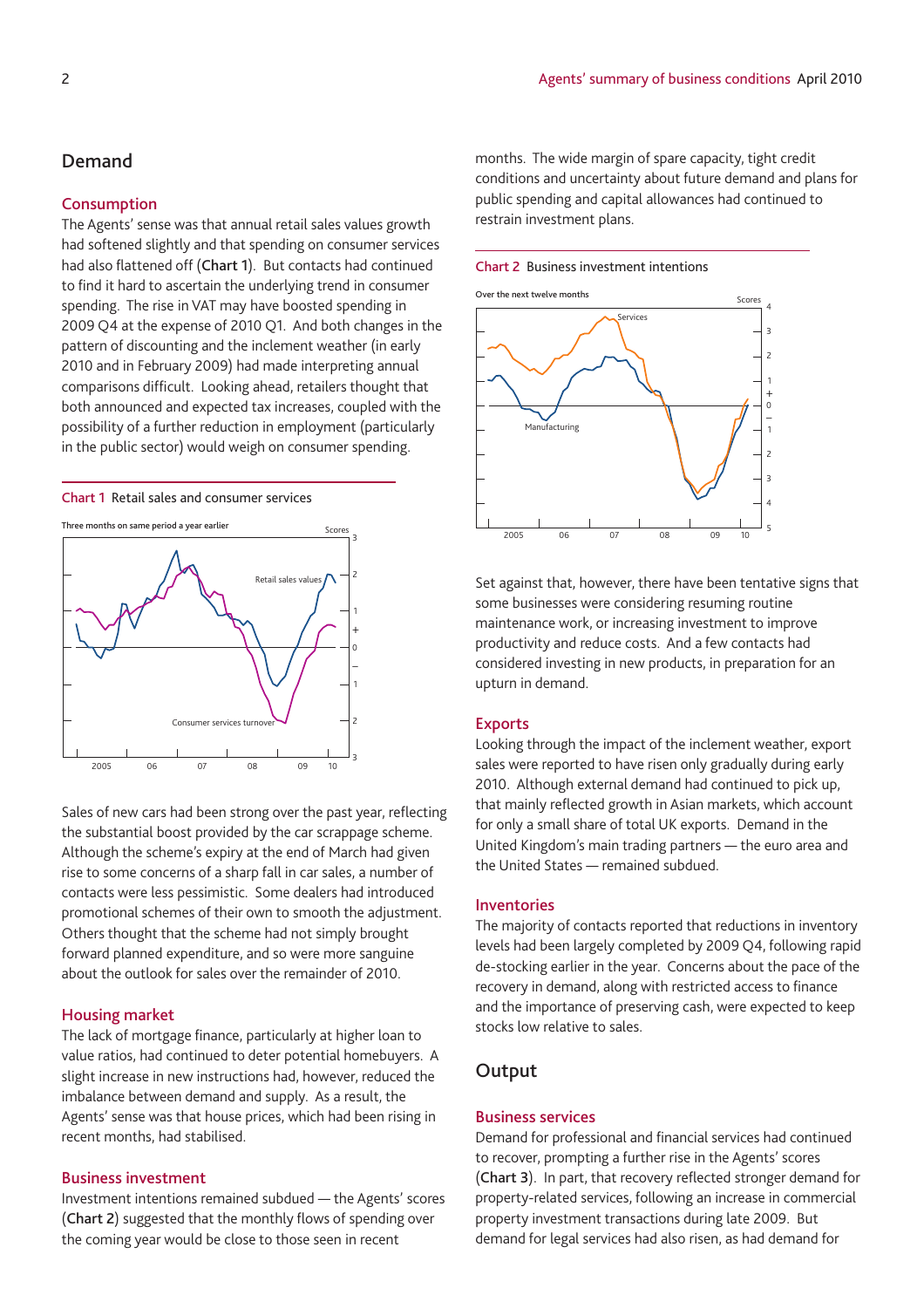consultancy services (aimed primarily at cutting costs). M&A and corporate finance activity had also picked up slightly, albeit from a very low base. The recovery in other business services activity had, however, remained patchy, and turnover remained below its level a year earlier (**Chart 3**), as businesses continued to manage their overheads tightly.



#### **Manufacturing**

Looking through the volatility in the early months of 2010, the Agents' sense was that manufacturing output had continued to recover, prompting a further increase in the Agents' scores. Manufacture of food was strong, and demand for chemicals and pharmaceuticals had also picked up. Manufacturers supplying the construction sector, however, continued to face very weak demand.

## **Construction**

Output in the construction sector remained depressed, although there were some signs that activity had stabilised in recent months. New homebuilding had picked up slightly, and repair and maintenance activity had increased, spurred on by the impact of the snow on buildings and transport networks. But these increases in demand had been offset by further weakness in commercial property construction, where the pipeline was shortening rapidly as projects were completed and not replaced.

Looking ahead, contacts in this sector remained particularly concerned about the impact of cuts in public spending, given the support provided by public sector projects over the past year.

# **Credit conditions**

On balance, the Agents' sense was that the availability of credit had improved slightly, in part reflecting an increase in competition as foreign banks began to enter, or re-enter the market. But conditions remained both tight and polarised,

with large and less risky businesses finding it easier to obtain credit than their smaller or riskier counterparts. Spreads and fees also appeared to have stabilised (albeit at high levels). The availability of trade credit insurance had improved marginally in recent months, although the level of cover available remained low, prompting many businesses to take risk onto their own books. Demand for bank finance remained weak, with many companies continuing to repay debt, and large businesses resorting to the capital markets for their financing needs.

## **Employment**

The outlook for private sector employment appeared relatively stable (**Chart 4**), with most large-scale redundancy programmes having been completed. Intentions were marginally stronger in the professional services and manufacturing sectors, where short-time working had been largely reversed and a few businesses were starting to recruit selectively in anticipation of a further rise in demand. In contrast, the employment outlook in the construction and public sectors remained downbeat, reflecting the likely impact of the forthcoming fiscal consolidation.

## **Capacity utilisation**

The recent pickup in some firms' sales had led to a gentle rise in capacity utilisation. Nonetheless, there remained a significant margin of spare capacity in the economy (**Chart 4**), which could be deployed relatively swiftly should demand conditions warrant it (see box). Significant increases in output were more likely to require additional labour input than investment, but the majority of businesses felt confident that they would be able to fill positions quickly, given the deep pool of available labour.



**Chart 4** Capacity utilisation and employment intentions

(a) Relative to normal. Manufacturing and services scores weighted together using shares of

gross value added in 2005. (b) Over the next six months. Manufacturing and services scores weighted together using quarterly employment weights derived from Workforce Jobs data.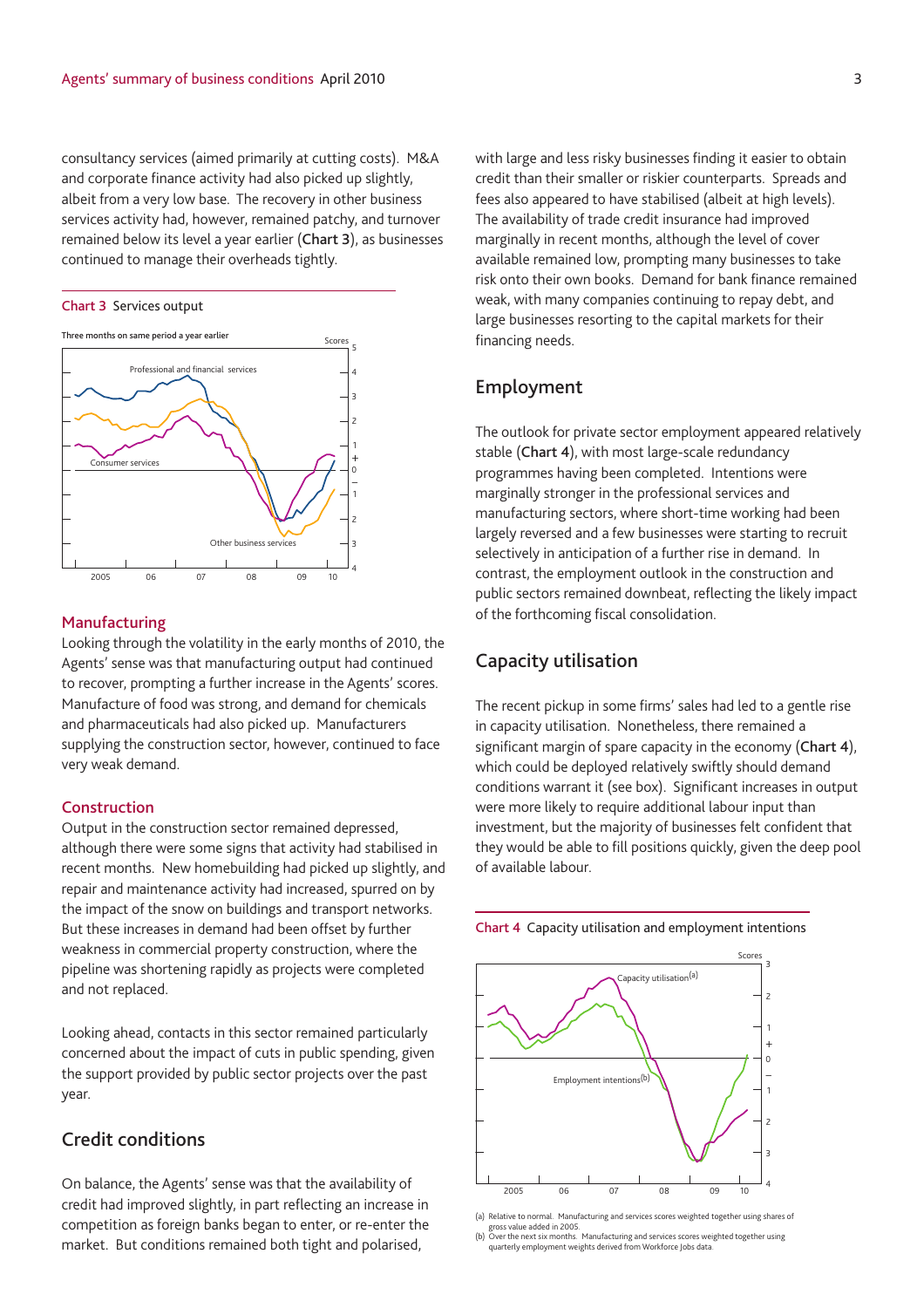# **Costs and prices**

#### **Labour costs**

Overall, pay pressures remained muted. But reports of pay freezes had become less widespread and the prevalence of positive (but low) pay awards had risen slightly relative to 2009. In most cases, that slight increase in pay was aimed at rewarding better trading performance or at recognising employees' loyalty and boosting morale.

There was slightly more upward pressure on firms' total labour costs, reflecting both the restoration of full-time working and increased pension contributions, particularly among those companies with defined benefit schemes.

## **Non-labour costs**

Raw materials costs continued to rise, prompting a further increase in the Agents' scores (**Chart 5**). Prices of globally traded commodities, such as steel, fuel and cotton, had risen further, in part on the back of higher demand from emerging economies. And transport and freight costs had picked up sharply, reflecting earlier reductions in global capacity as ships and container vessels were temporarily taken out of service. Imported finished goods prices also moved higher.

#### **Output prices**

Manufacturing output prices had risen slightly this month (**Chart 5**). Many contacts attributed these rises to the increase in input costs, which in some cases have fed through to prices automatically due to escalator clauses in customer contracts. That had served to offset, in part, the downward impact of the margin of spare capacity and the desire to gain market share.

**Chart 5** Materials costs and manufacturing output prices



Annual business service price inflation remained negative, reflecting the significant margin of spare capacity and the strong degree of competition it had fostered. Prices in the construction sector had continued to decline.

#### **Consumer prices**

Retail prices remained well above their level a year earlier, reflecting the impact of higher VAT and fuel prices. But the rate of inflation appeared to have stabilised, and the Agents' scores were unchanged in March. Contacts reported that the rise in VAT had now been passed through by the majority of those planning to do so. Looking ahead, contacts noted that the combination of strong competition and price-sensitive consumers were expected to limit the scope for further price increases.